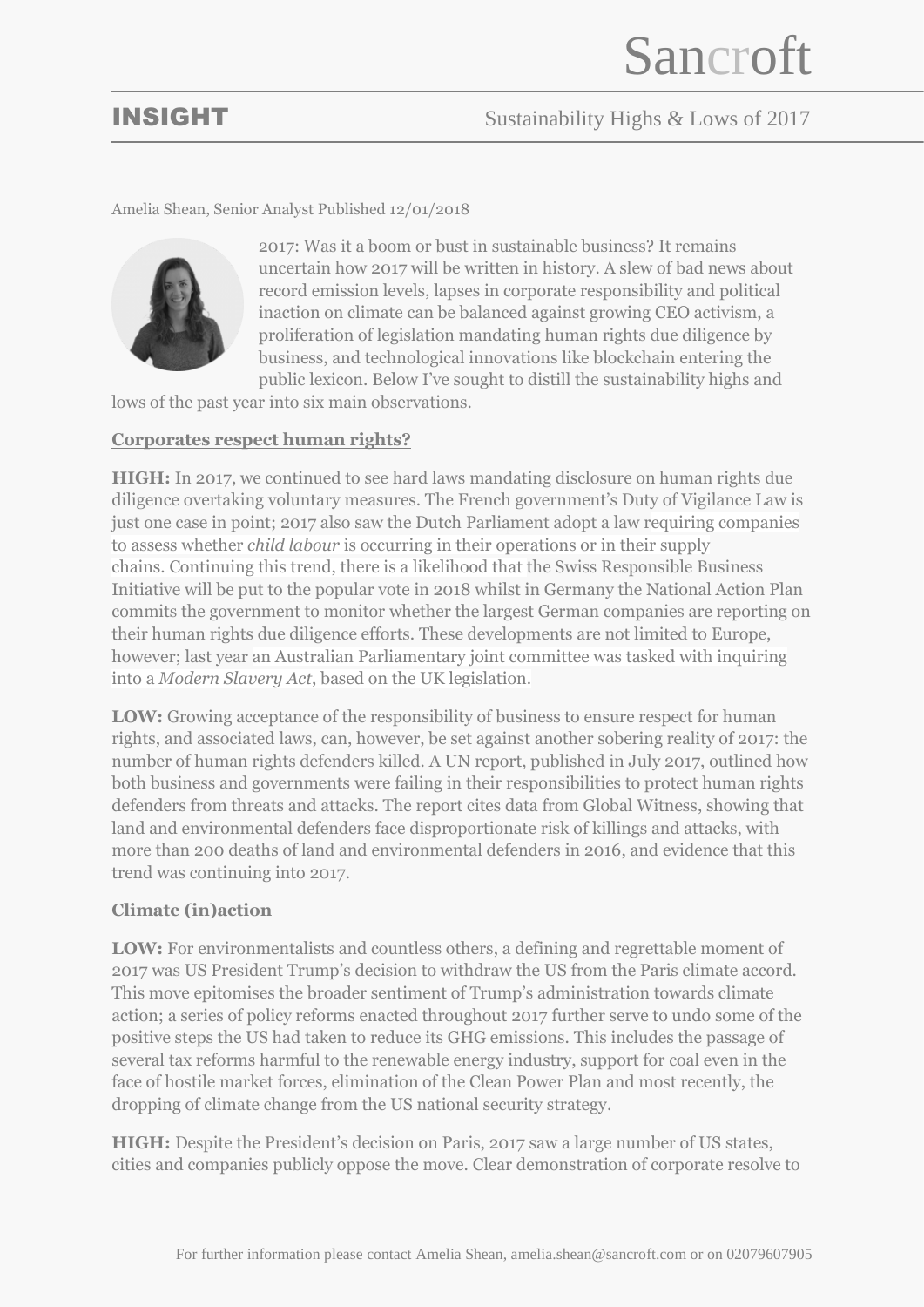# Sancroft

# Sustainability Highs & Lows of 2017

take responsibility to mitigate the effects of climate change was found in the vocal response of multiple CEOs, alongside the growth of the 'We are still in' coalition movement. On a global level, there is emerging evidence of a shift away from fossil fuels, underpinned by an improvement in the economics of every major green technology. China is among those leading the way in clean tech, announcing at the start of the year its plan to invest \$360 trillion on renewable energy by 2020. Some of the world's largest economies including [France,](https://www.nytimes.com/2017/07/06/business/energy-environment/france-cars-ban-gas-diesel.html?emc=edit_tnt_20170707&nlid=46941858&tntemail0=y&_r=0) [India, Britain, Norway,](http://money.cnn.com/2017/07/26/autos/countries-that-are-banning-gas-cars-for-electric/index.html) and [China,](https://www.bloomberg.com/news/articles/2017-09-10/china-s-fossil-fuel-deadline-shifts-focus-to-electric-car-race-j7fktx9z) have announced a commitment to ban fossil fuel vehicles, whilst a number of individual cities have made similar pledges to pursue clean energy strategies. In many cases, government commitments have been eclipsed by corporate leadership, with Volvo committing to electrify its entire vehicle line by 2020.

#### **Corporations: eschewing or embracing responsibility?**

**HIGH:** The example of CEOs speaking out publicly in the aftermath of Trump's withdrawal from the Paris climate accord is part of a growing trend. CEO activism, whereby CEOs take a visible stand on a variety of social, environmental and political issues is not only becoming more commonplace, but is increasingly expected by consumers. It has been found that millennials not only are more aware of CEO activism, but are disproportionately favourable towards CEOs speaking out and are more likely to buy from a company whose CEO does so.

With many company leaders embracing this new role, some commentators have observed it is tied to a new political reality in which it is harder for companies to leave politics to politicians. The reaction by CEOs to Trump's proposed travel ban has been described as a watershed of unprecedented scale. But this was not the only incidence of CEO activism; CEOs this year have spoken up against income inequality, same-sex marriage, immigration, gun control and discrimination. A number of CEOs also chose to protest Trump's policies by pulling out of his business advisory councils, leading to their disbandment in August.

**LOW:** This apparent CEO eagerness to embrace greater societal responsibility can be juxtaposed with evidence that, for some businesses, the responsible rhetoric doesn't match reality. This disconnect was evidenced, for example, in the fallout from the so-called Paradise Papers, which disclosed the tax-avoidance strategies of the rich and famous, as well as some of the best-known global companies. The leak of data on the financial dealings of multinationals such as Apple and Nike prompted public outrage. The revelation about Apple was particularly uncomfortable given Tim Cook's statement about the role of business following the events in Charlottesville: "we have a moral responsibility to help grow the economy, to help grow jobs, to contribute to this country and to other countries that we do business in".

#### **Technology as a positive disruptor?**

**HIGH:** Blockchain technology became a definitive buzzword for 2017, with its potential for innovation and disruption lauded by a wide range of stakeholders. For sustainability, there are some obvious gains associated with the possibility of significant enhancements in supply chain transparency and traceability. The platform facilitates better access to reliable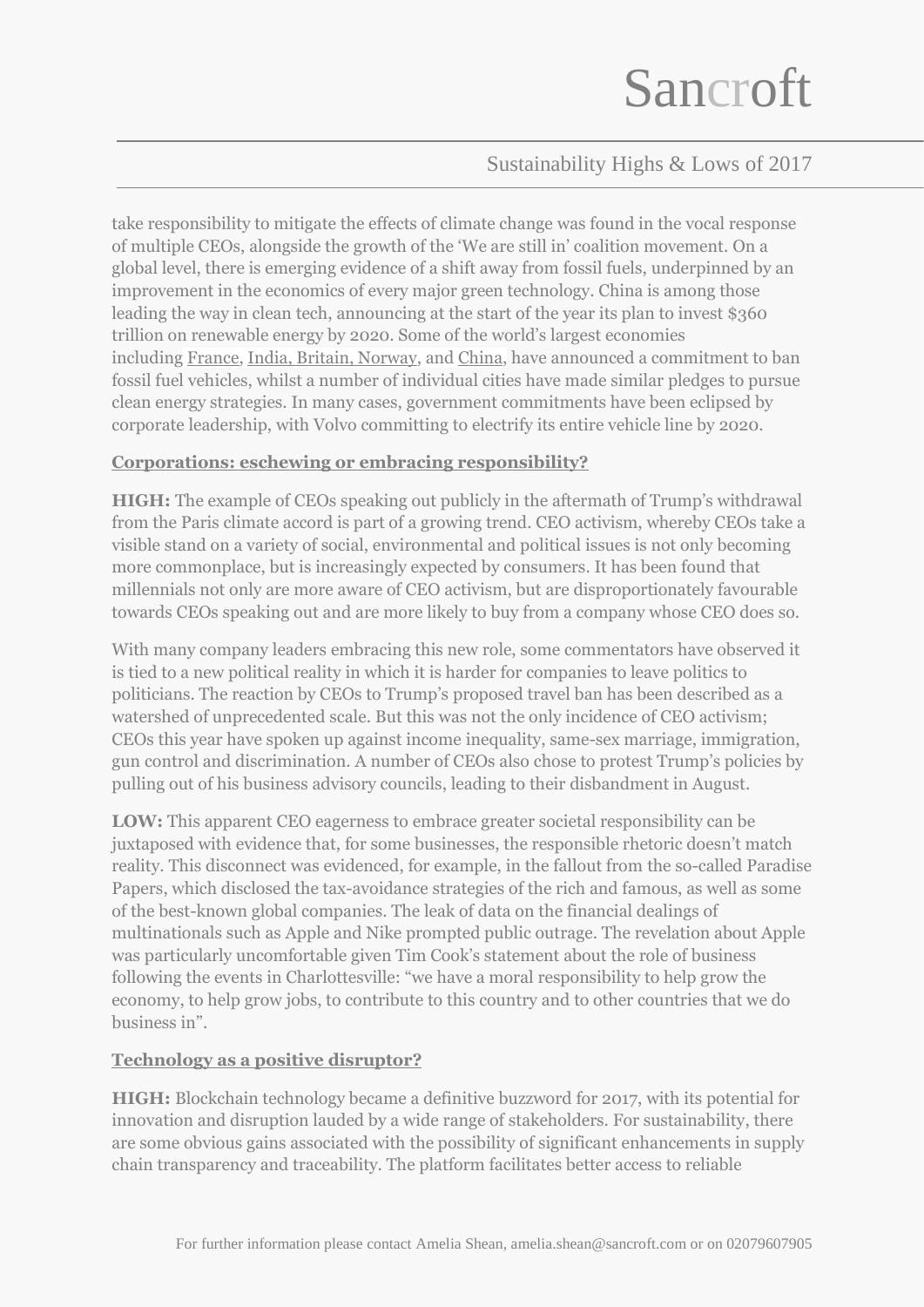## Sustainability Highs & Lows of 2017

information on everything from product origin and prices to workers' wages, recruitment fees and/or pesticide use at various points in the supply chain.

**LOW**: The disruptive role of technology however, does not always act as a force for good. It is being blamed by some for facilitating growth in less-secure, temporary and part-time work, the so-called gig-economy, through the emergence and growth of companies that connect customers to workers via online platforms. 2017 saw the gig economy become an increasingly politicised topic, with its role in eroding the rights and protection of workers elevated. Uber has been at the centre of much of this debate, and in November lost its appeal in a UK employment case against a ruling (still subject to appeal) that it must treat its drivers as workers entitled to minimum wage and holiday pay. This case could well prove pivotal in setting the future tone for employment practices in the UK's gig economy.

### **Rhetoric into reality**

**LOW:** Last year saw significant environmental disruption and multiple extreme weather events; with record wildfires in locations as disparate as Greenland and California, hurricanes such as Harvey, Irma and Maria wreaking devastation across the Caribbean islands, the Florida peninsula and the Texas coastline, monsoon flooding in South Asia and diminishing sea ice levels at both Poles.

**HIGH:** In the face of such destruction, is it really possible to discern a positive? Perhaps not directly, but there is certainly something to be said about the way the narrative of responsible investment is gaining momentum. In the face of these environmental and human tragedies which also have an economic and business dimension, investors seem to be waking up to climate risk, among other ESG factors. And investors may well force companies to follow suit; shareholder resolutions on climate disclosure and strategies succeeded for the first time this year at companies including Exxon Mobil and at COP23 in Bonn, 225 influential global investors with more than \$26 trillion in assets under management [pledged](https://www.greenbiz.com/article/influential-investors-urge-100-carbon-intensive-companies-step-climate-action) to engage with 100 [corporates](https://www.greenbiz.com/article/influential-investors-urge-100-carbon-intensive-companies-step-climate-action) responsible for around 85 percent of total global greenhouse gas emissions, asking them to accelerate their climate action.

#### **Oceans of plastic**

**HIGH:** 2017 was really the year that ocean plastics entered mainstream consciousness, discussion and debate. This was aided and abetted by documentaries such as Blue Planet II, and subsequent public reaction. As well as growing awareness, 2017 was also a year of action. At a global level, the United Nations Ocean Conference, the first of its kind to be focused on the issues surrounding ocean health and marine life with a particular focus on plastics, took place in June. Action has also been evident at the level of individual nations. For example, Indonesia (one of the world's worst plastic polluting offenders) committed to invest \$1 billion to clean its seas of plastic, while Kenya banned plastic bags, and Costa Rica became the first country to announce its ambition to ban all single-use plastic by 2021.

**LOW:** While a new awareness may be the silver lining, the storm cloud in 2017 was the very severity of global ocean plastic pollution – highlighted in the public consciousness for the